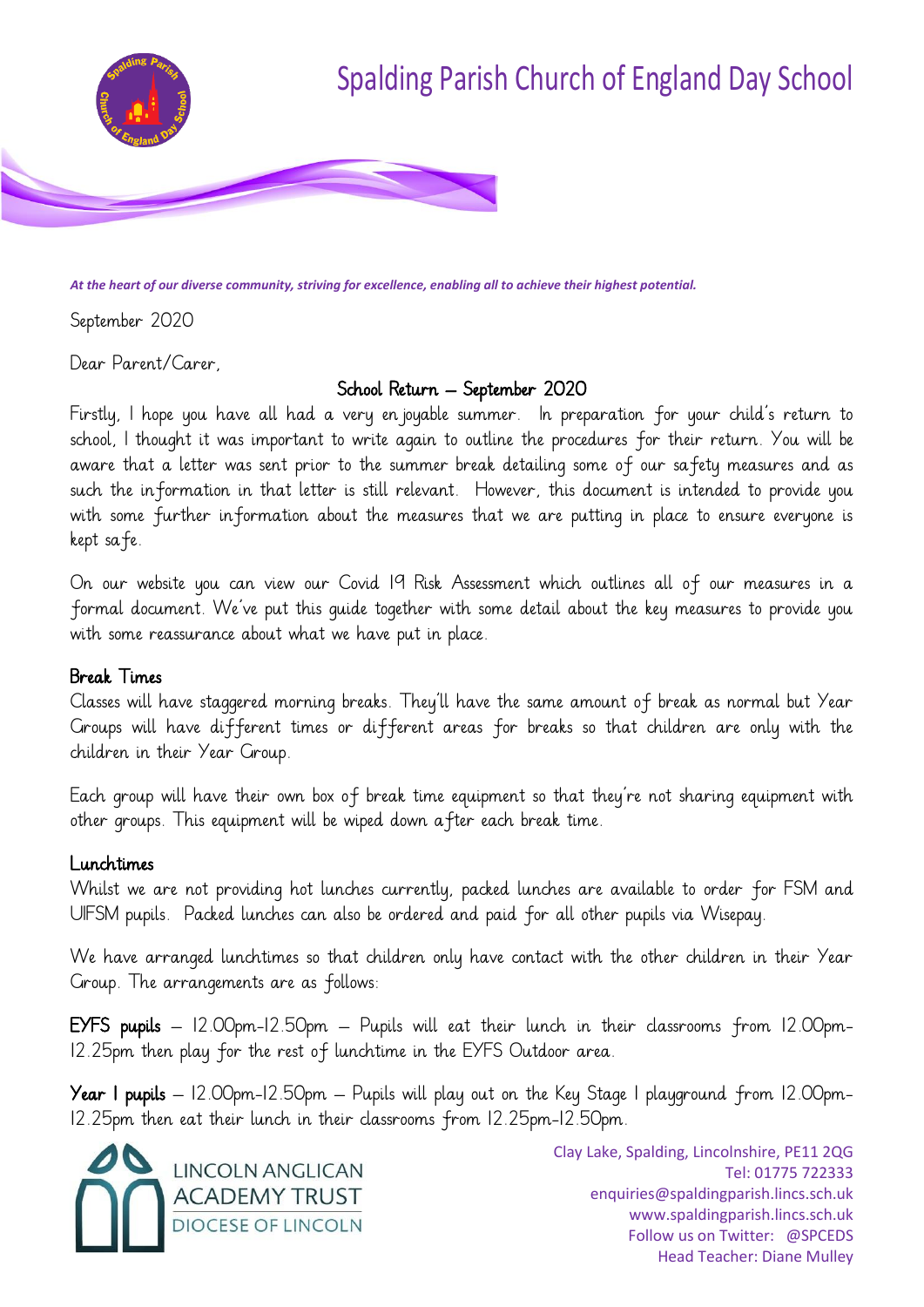Year 2 pupils  $-$  12.00pm-12.50pm  $-$  Pupils will eat their lunch in their classrooms from 12.00pm-12.25pm then play for the rest of lunchtime on the Key Stage 1 playground.

Year 3 pupils  $-$  12.00pm-12.50pm  $-$  Pupils will eat their lunch in their classrooms from 12.00pm-12.25pm then play for the rest of lunchtime on the Lower Key Stage 2 playground.

**Year 4 pupils**  $-$  12.30pm-1.20pm  $-$  Pupils will eat their lunch in their classrooms from 12.30pm-12.55pm then play for the rest of lunchtime on the Lower Key Stage 2 playground.

Year 5 pupils – 12.00pm-12.50pm – Pupils will eat their lunch in their classrooms from 12.00pm-12.25pm then play for the rest of lunchtime on the Upper Key Stage 2 playground.

**Year 6 pupils**  $-$  12.30pm-1.20pm  $-$  Pupils will eat their lunch in their classrooms from 12.30pm-12.55pm then play for the rest of lunchtime on the Lower Key Stage 2 playground.

#### Cleaning

There are enhanced cleaning measures in place. This system for cleaning was in place last term and worked well. Each classroom has its own cleaning equipment. When one member of staff takes the class out for break time, plans are in place for surfaces in the classroom to be wiped down.

Other areas of school are cleaned by members of staff who aren't class based. This includes shared area surfaces, door handles, photocopiers, keypads etc. All toilets are cleaned mid-morning, midafternoon and after school.

The whole school is cleaned every afternoon after school by Agenda Cleaners.

#### Equipment

Each child has their own plastic wallet with their everyday items in such as pencil, pen, glue stick and scissors. This is kept on their desk. This reduces the sharing of resources between children.

Ipads and computers in the computer suite are allocated to each class to reduce sharing of devices from children in different classes. Ipads and computers are wiped down after use. No pencil cases are to be brought in from home to minimise items coming in and out of school.

#### Books

Children will have individual reading books that they bring home as normal at the beginning of the week. Books should be returned on a Friday morning and will be sent home again the following Monday afternoon. This allows for 72 hours between books going home to reduce risk of cross-contamination.

#### Drinks

Children should have their own named water bottle in school so that they can drink water through the day. If a child forgets their water bottle we will have disposable cups for them to get a drink from but for environmental and cost reasons we'd like to keep use of these to a minimum so please do help your child to remember their bottle each day. If you prefer them to keep their water bottle in school that is fine and it can be refilled each day.

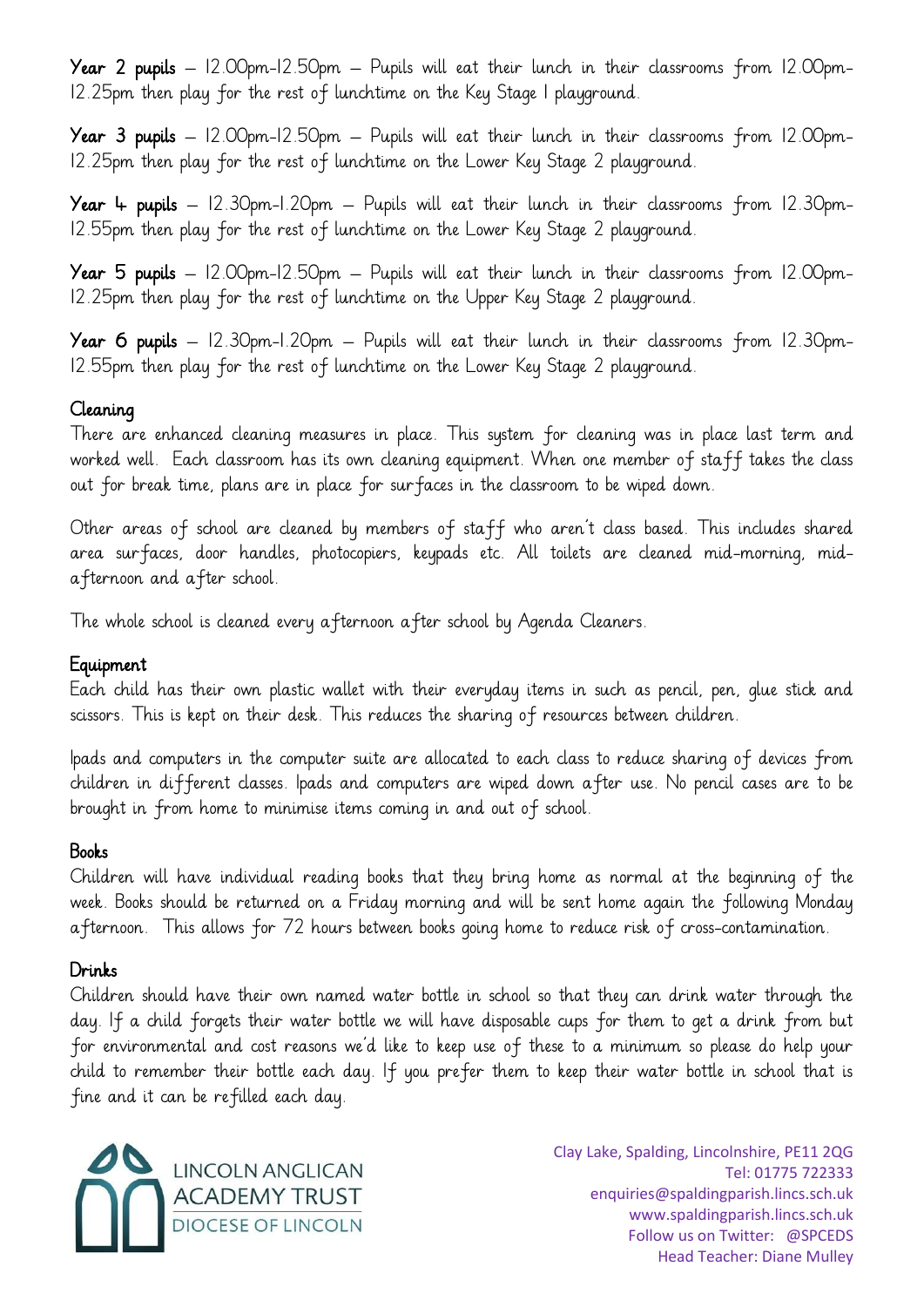#### Arrangements for drop off and collection

When you return to school on **Thursday 3<sup>rd</sup> September,** we ask that you follow the guidance below for dropping off and collecting your child. Where possible, we have split our families by the child's surname and we ask you to enter the school site during this allocated time. We are aiming to limit the number of people on our school site at any one time, so we ask you to drop off and collect your child swiftly and exit the school site immediately, this will avoid clusters of adults and children on our site. Please also keep to the left at all times to give space when passing other families.

Gates will open at 8.30am each morning and at 3.00pm each afternoon and entry/exit to classrooms will be via the classroom doors onto the playground. Families should not be gathering around the school site prior to these times. Whilst on the school site all adults must observe the social distancing rule at all times - once your child has been taken to their door, please leave the site straight away. Adults will be available on the playground should you need to speak to anyone or would like a message passing onto your child's teacher or a member of the staff team.

If you are dropping off or collecting more than one child, if older pupils could be encouraged to walk by themselves to the classroom door in a safe and sensible manner to allow timings and guidance to be adhered to. Similarly children in Upper Key Stage 2 should be encouraged to walk to their classrooms by themselves in order to keep as few people as possible on the school site. We are also aware that some children in a family may have different surnames. In this instance please use the surname of the older child for drop off and collection times.

| Child's Surname               | Drop off in morning no earlier<br>than the times below | Collection at end of day |
|-------------------------------|--------------------------------------------------------|--------------------------|
| $A \rightarrow E$ (inclusive) | 8.35am                                                 | 3.05 <sub>pm</sub>       |
| $F \rightarrow K$ (inclusive) | $8:4$ Oam                                              | 3.10pm                   |
| $L \rightarrow R$ (inclusive) | $8:45$ am                                              | 3.15 <sub>pm</sub>       |
| $S \rightarrow Z$ (inclusive) | $8:50$ am                                              | 3.20pm                   |

Currently the guidance around schools is that PPE is not required within primary schools, either on the school site or in the school building. Should you and/or your child prefer to wear PPE when accessing the school site this is absolutely fine however your child will be asked to remove it by themselves before entering the school building, placing the mask in a plastic bag. We would also ask that you walk to school or travel in a private vehicle where possible. If you do need to use public transport to travel to and from school it is imperative that the current Government guidelines in relation to this are adhered to at all times in order to ensure the safety of the whole school community.

#### Organisation of Seating

Government guidance suggests that children should sit facing the front. We have planned for this in an appropriate way as it goes against our ethos of early years teaching for children to spend all their time sitting in rows at desks.

In EYFS and Year 1 children will sit facing the front on the carpet when the teacher is delivering an input and then when doing table activities their tables will be in small groups as normal.

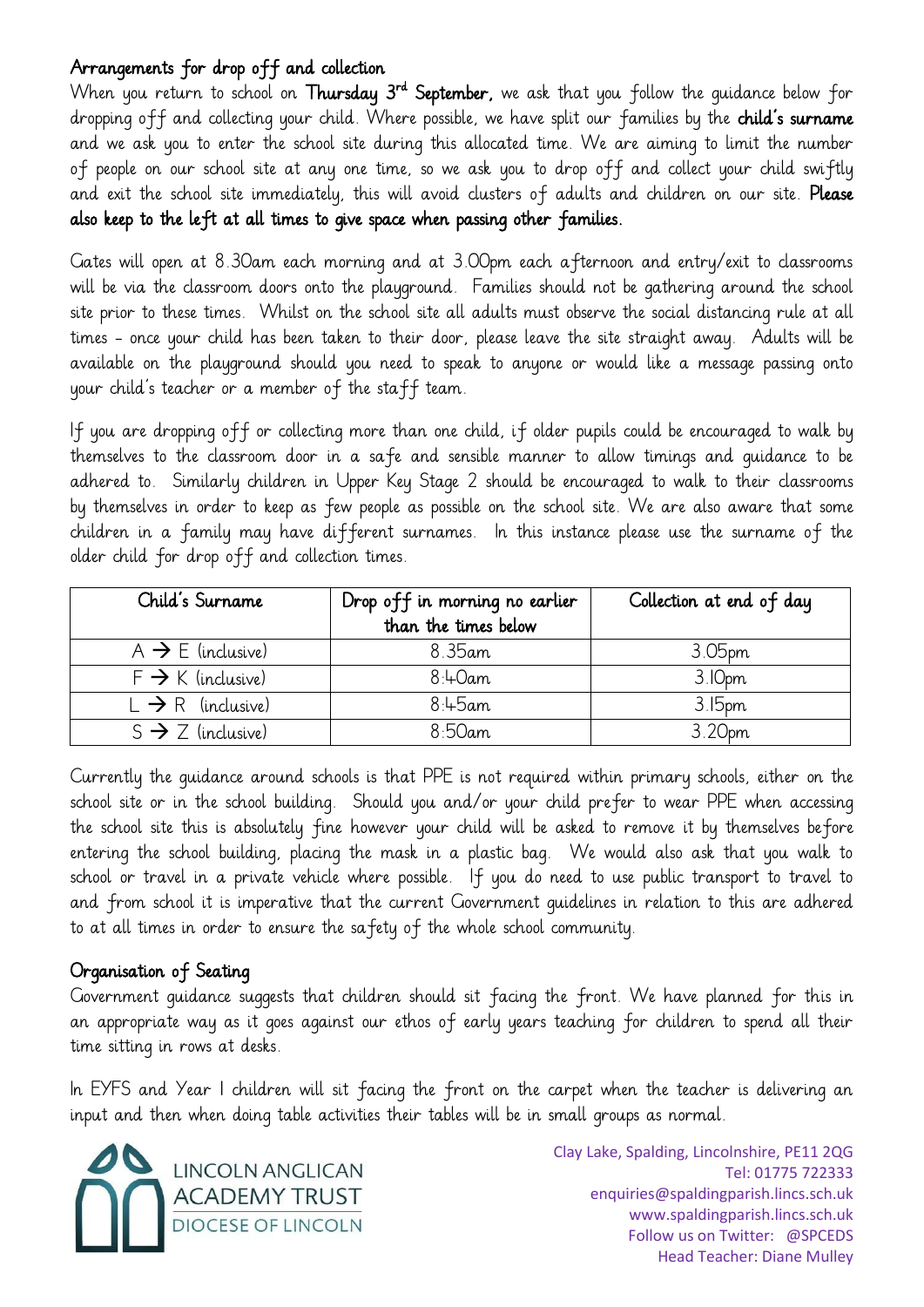In Year 2 children will sit facing the front on the carpet and then when doing table activities their tables will be facing the front.

In Years 3 to 6 children will sit at their tables facing the front. They won't sit on the carpet at all.

Staff will support children as they usually would when they need help with their learning. The teacher and teaching assistant who are based with that class won't need to socially distance from the children as they are part of that bubble. Occasionally the class may have another adult teach them who isn't part of their bubble, in these instances these adults will maintain distance from the children. One of the bubble staff will always be accessible in case any children need close contact.

#### First Aid Procedures

If your child requires first aid treatment, this will be carried out as normal by our first aid trained staff. Staff will wear PPE including gloves and an apron to carry out first aid.

#### Speaking to the Class Teacher

Parents are unable to come into school at the start or end of the day so please drop your child off at their classroom door where they'll be met by their teacher or teaching assistant. If you wish to speak to their teacher, the best way to get in touch is via the Year Group emails where their teacher can reply directly to your message. Alternatively, you can phone the office and they'll arrange for the teacher to ring you back when they're not teaching.

#### Illness

Please do not bring your child to school if they are displaying any symptoms of coronavirus. If a child develops symptoms of Coronavirus at school we will ring parents immediately and the child will be taken to wait away from all other children until they are collected. If they can't wait alone due to their age the member of staff looking after them will wear PPE. The child should self-isolate for 10 days and fellow household members should self-isolate for 14 days and apply for a test. If they test negative they can return to school and fellow household members can end their self-isolation. If they test positive, parents should inform school immediately and the rest of their group in school will be sent home and asked to self-isolate for 14 days

### Questions You May Have

As there are a number of changes to our normal procedures this term, we are mindful that you may have questions. We have put together a list of possible questions you may have and we hope that this clarifies different aspects of school, however if you do have any further questions, please do not hesitate to get in touch either through the Year Group email or via the office.

## 1. If I'm stuck in traffic and cannot get to school in time at the end of the day, will Parish Pioneers be able to look after my child until I get there?

If you are running late due to traffic we will take care of your child in their classroom rather than them joining Parish Pioneers. This is due to us needing small, consistent groups of children in Parish Pioneers and by having a number of children go into Parish Pioneers for a short amount of time this could increase contact of other children.

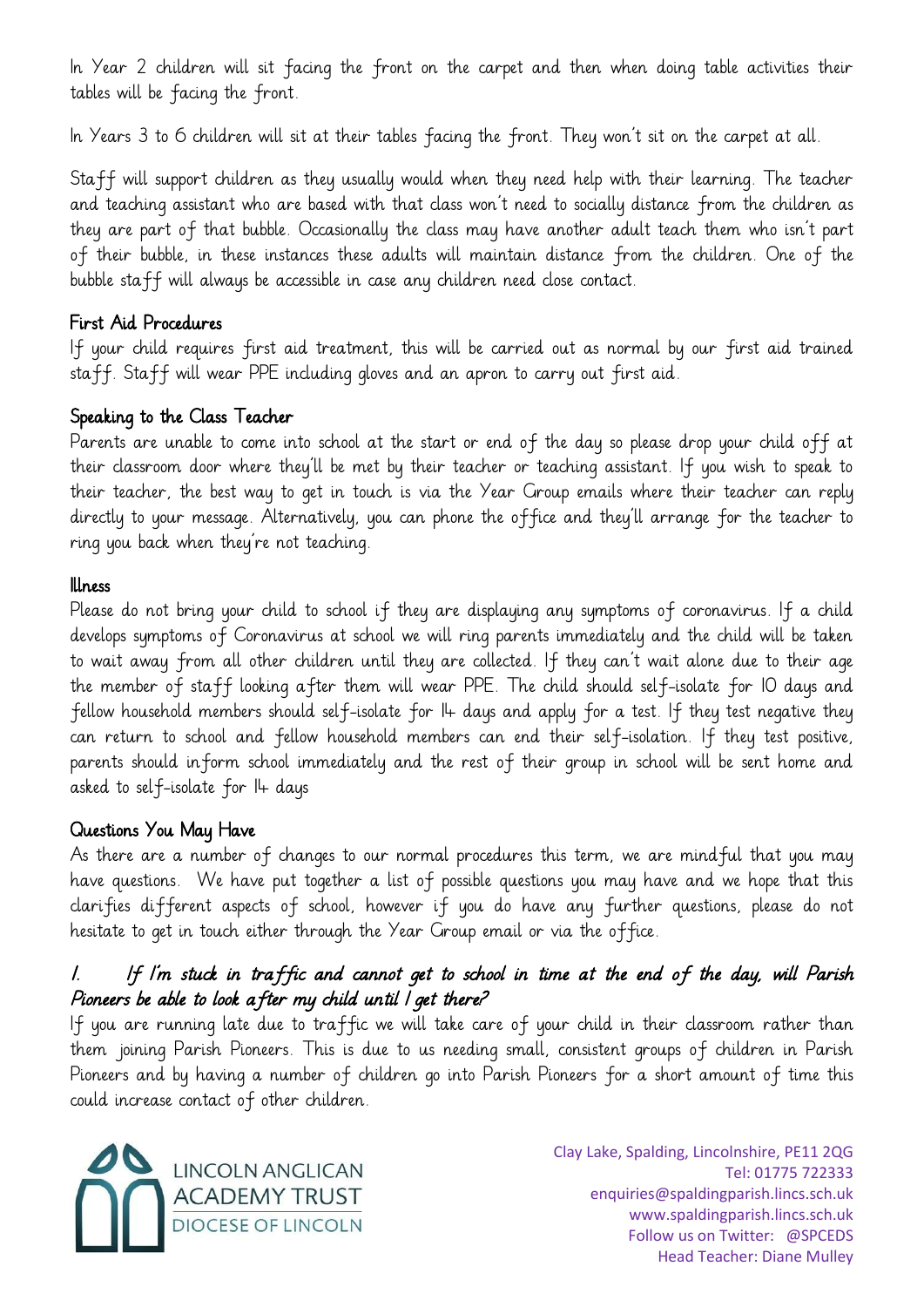## 2. Will school trips be able to go ahead?

Government guidelines states that non-residential visits can now take place. However, as a school we have made the decision not to go on any school visits in Term 1 (and potentially Term 2) due to the extra elements of risk this may add. Instead we'll be aiming to add to the children's curriculum experience with visitors linked to the topic either coming in to school to talk to the children in a socially distanced way, or talk to the children virtually.

## 3. Will there be after-school clubs e.g. gym, football?

We are looking to start after-school clubs in Term 2 (although this may not be possible). We have some work to do to work out how to run these in the safest way possible so that as many children can benefit from them but whilst maintaining our bubbles.

## 4. Can parent/child events still take place e.g. Class Presentations?

At the moment we are unable to hold any events with parents due to restricting the number of people that come into school. As soon as we are safely able to, we will be aiming to hold our usual range of family events.

## 5. I have children in different year groups. How does this work?

We have organised our staggered drop off and collection times based on surnames both to support families with drop off/pick up and to minimise the number of people on the school site at any one time. Please ensure you are prompt for both pick up and drop off to support the safety of all.

## 6. My child has asthma/hay fever/allergies and as a result sometimes has a persistent cough. Will they be sent home because of this? Will I have to provide medical evidence to stop them being sent home?

This is a difficult question to answer as we will consider every child's individual circumstances. We have to strictly follow the guidance about sending children home if they show any symptoms of Covid-19 but we realise that children have coughs for all kinds of reasons. We will work with families to ensure we get the balance between keeping everyone safe and not sending children home unnecessarily.

#### 7. If my family have to isolate, will you be able to provide my child(children) with home learning? Yes, learning will be provided if a child has to isolate.

# 8. Will the children be able to cope with all the changes?

We are aiming to make school as normal as we possibly can. Many of the changes we have are to do with procedures which are the responsibility of adults and to the children these routines will just become the way that things happen. However, every child is different and we know that some children will just settle quickly back into the routines of school but others will find it difficult.

Staff will be very aware of the pastoral needs of children and we have Mrs Locke, our SEMH TA, who will always be available to chat to children and provide support. If your child does come home from school upset about anything please let us know and we can make sure that we support them.

## 9. My child has friends who are in a different Year Group and he/she is upset about staggered breaks/lunch and not seeing their friends. Will they be able to see friends in different Year Groups?

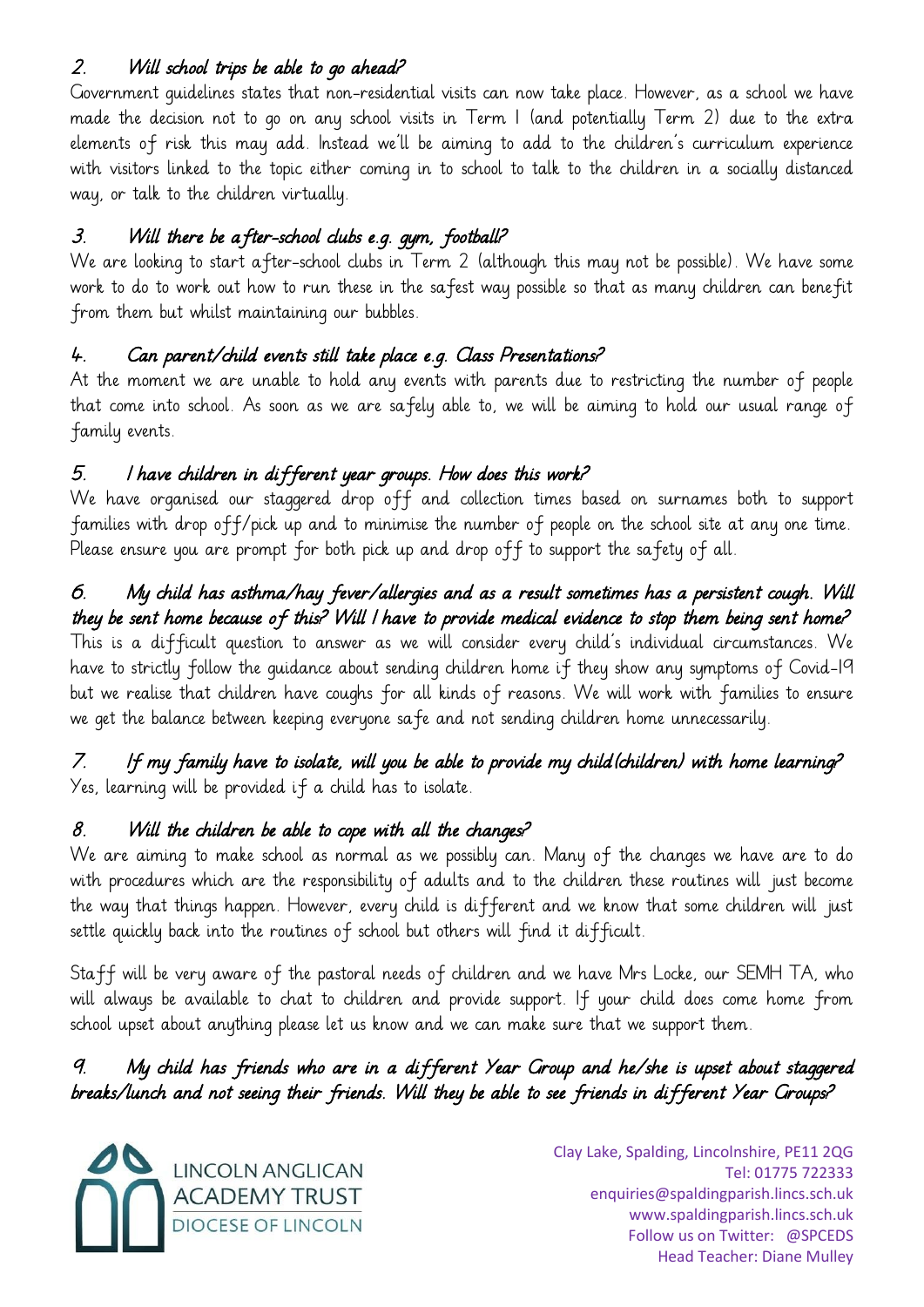Unfortunately, we do have to follow guidance about bubbles as this underpins the national strategy for getting children back to school. For the time being children will only have breaks and lunchtimes with their own Year Group. Once national guidance changes on this we will look to going back to our usual systems for playtimes and lunchtimes.

#### 10. What will happen if my child is late to school in the morning?

Being on time for school is so important and we will be following our usual procedures for when children are late, although you will be able to access the playground until 8.55am so in the first instance children should be brought round to their classroom. After 9.00am you will need to sign your child in at the office giving a reason for why they are late. We know that for those children who haven't been at school since March there may be difficulties initially getting back into the morning routine. Please let us know if you are having difficulties getting your child to school in a morning and we will work with you to support you with this.

#### 11. A member of our household was shielding during lockdown. Will he/she be safe when my child returns to school?

Below is the guidance from the DfE around shielding and returning to school.

#### Pupils who are shielding or self-isolating

We now know much more about coronavirus (COVID-19) and so in future there will be far fewer children and young people advised to shield whenever community transmission rates are high. Therefore, the majority of pupils will be able to return to school. You should note however that:

- a small number of pupils will still be unable to attend in line with public health advice because they are self-isolating and have had symptoms or a positive test result themselves: or because they are a close contact of someone who has coronavirus  $(COVID-19)$
- shielding advice for all adults and children will pause on 1 August, subject to a continued decline in the rates of community transmission of coronavirus (COVID-19). This means that even the small number of pupils who will remain on the shielded patient list can also return to school, as can those who have family members who are shielding. Read the current advice on shielding
- if rates of the disease rise in local areas, children (or family members) from that area, and that area only, will be advised to shield during the period where rates remain high and therefore they may be temporarily absent (see below).
- some pupils no longer required to shield but who generally remain under the care of a specialist health professional may need to discuss their care with their health professional before returning to school (usually at their next planned clinical appointment). You can find more advice from the Royal College of Paediatrics and Child Health at COVID-19 - 'shielding' guidance for children and young people

### 12. Will fire drill procedures have to change?

We will have a fire drill early in the term but we may look to have several drills with a few Year Groups each time to minimise the chance of children coming into contact with other Year Groups. Obviously in the case of a real fire the whole school would evacuate at once as the risk of fire would be far greater than the risk of mixing bubbles.

### 13. We didn't go on holiday as ours was cancelled, will we get a fine if we go during term time?

Our usual procedures for authorising holidays will apply and as a school we are introducing fixed penalty notices. We updated our Attendance Policy in March to reflect the Local Authority guidance in relation to attendance and this is the policy now in effect. (The policy is available on the school website). Holidays will only be authorised for a very limited set of circumstances and fixed penalty notices will be issued for unauthorised holidays. Children have missed so much school, it is critical that they attend consistently now they are back.